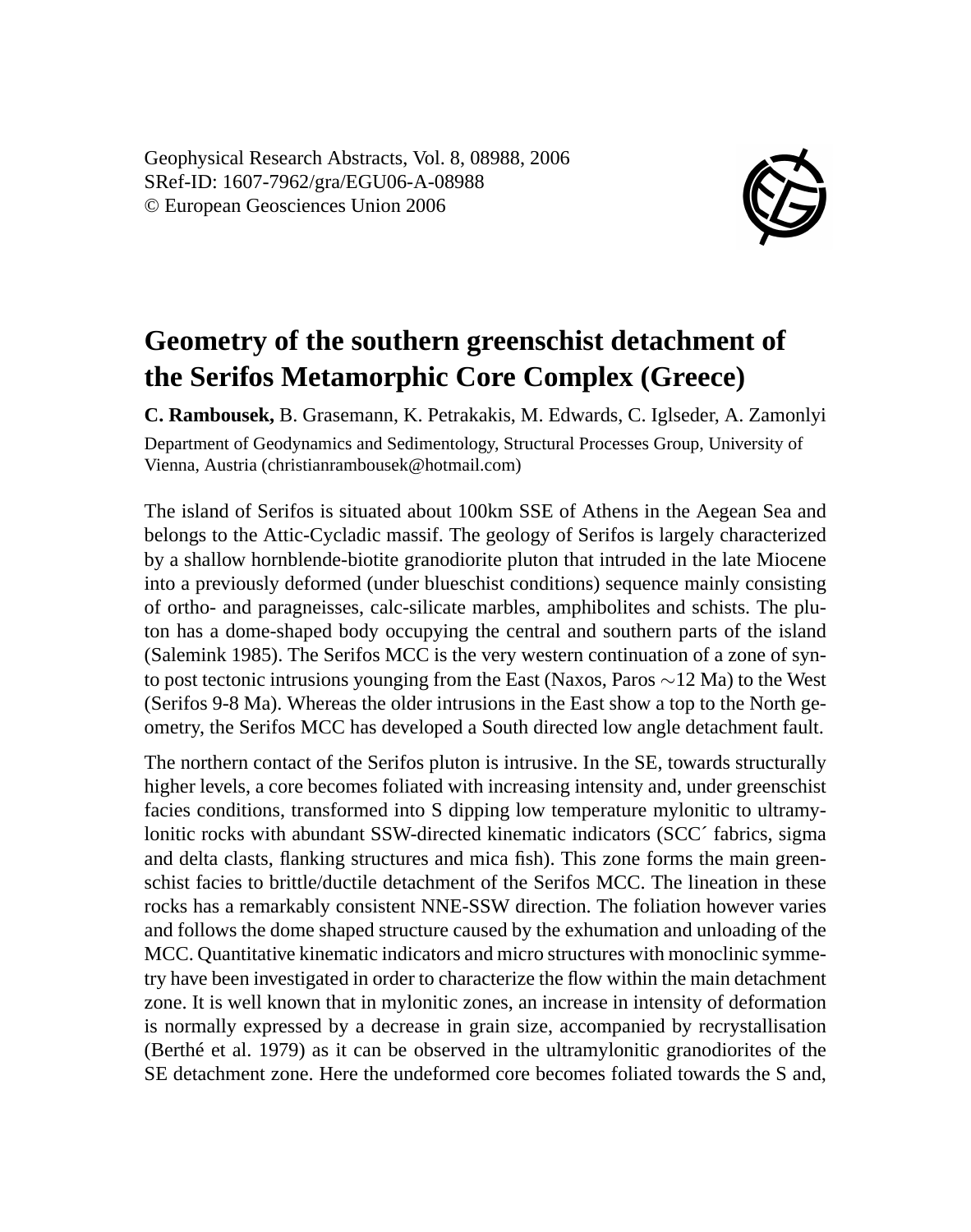with increasing intensity, turns into a ultramylonite with quartz-, feldspar- and biotiteporphyroblasts in a very fine grained matrix.

Rigid objects in rocks undergoing penetrative ductile non-coaxial flow will tend to rotate with respect to the kinematic frame of the bulk flow, and disturb the developing foliation pattern an a small adjacent domain. To investigate the rotational behaviour of porphyroblasts in aspect to their shape thin sections of the ultramylonitic Hbl-Bt granodiorite of the southern detachment were analyzed with the image analysis program Scion Image. Qtz, feldspar and biotite were separately plotted in aspect to their orientation ( $\theta$ ) and the normalized length-width ratio ( $B*$ ) of their ideal strain ellipsoid. In contrast to the plastically deforming quartz, the feldspar shows brittle deformation which suggests maximum deformation temperatures of about 350˚C.

Our microstructural investigation reveals that feldspar grains with variable aspect ratio record no stabilization forming  $\delta$ -clast geometries. In contrast Qtz clasts show both: stabilization of grains with high aspect ration inclined against the shear direction and grains with low aspect rations with no stable position. Bt always forms textbook examples of mica fish type clast with stable position inclined against the shear direction. These observations from natural mylonites confirm results from analogue and numerical models (e.g. Ceriani et al. 2003, Marques et al. 2005; Schmid, & Podladchikov 2005), which suggest a strong dependence of the shape and the clast matrix coupling on the rotational behaviour and stable position of clasts.

References:

Ceriani, S., Mancktelow, N.S. and Pennacchioni, G., 2003. Analogue modelling of the influence of shape and particle/matrix interface lubrication on the rotational behaviour of rigid particles in simple shear. Journal of Structural Geology, 25(12): 2005-2021.

Berthé, D., Choukroune, P., Jegouzo, P. (1979). Orthogneiss, mylonite and non coaxial Deformazion of granites: The example of the South Armorican Shear Zone. Journal of Structural Geology 1, 31-42.

Grasemann, B., Petrakakis, K., Iglseder, C., Rambousek, C., Zamolyi, A., Draganits, E. (2004). The Serifos Metamorphic Core Complex (Western Cyclades, Greece).  $5<sup>th</sup>$ International Symposium on Eastern Mediterranean Geology, Thessaloniki, Greece.  $14^{th}$ -20<sup>th</sup> April 2004.

Marques, F.O., Taborda, R. and Antunes, J., 2005. Influence of a low-viscosity layer between rigid inclusion and viscous matrix on inclusion rotation and matrix flow: A numerical study. Tectonophysics, 407(1-2): 101.

Salemink, J. (1985). Skarn and ore formation at Serifos, Greece, as a consequence of